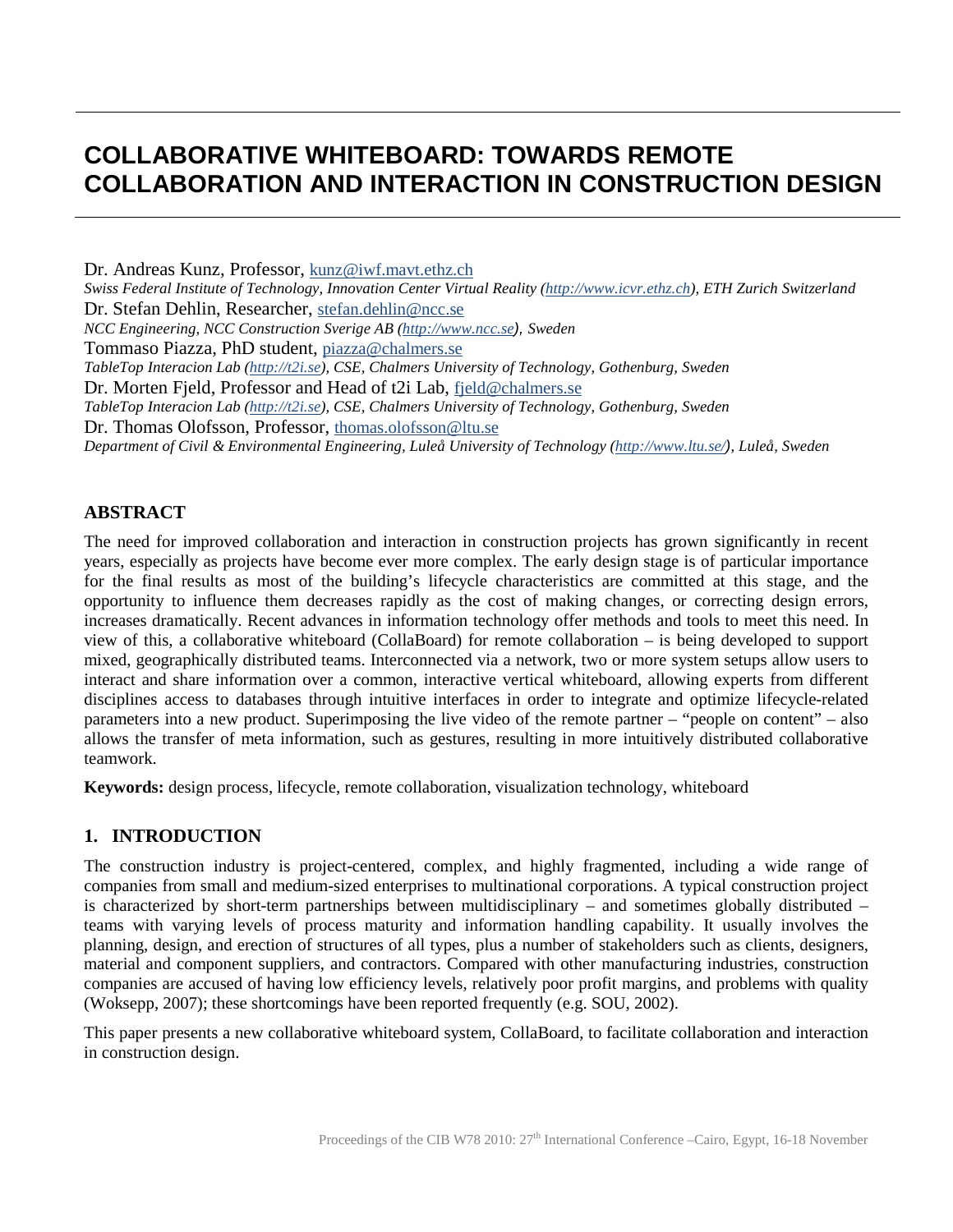#### **1.1 Adoption of ICT in construction**

Information and Communication Technology (ICT) has been widely applied across many sectors in order to increase competitiveness and reduce costs (Marsh et al., 2000), and is today seen as a vehicle to gain a competitive advantage. In recent years, a great number of researchers have shown the values of using ICT in construction projects (e.g. Woksepp, 2007; Dawood et al., 2005; Fischer et al., 2004; Björk, 2001) and the potential of ICT as a powerful driving force for productivity improvement, e.g., Christiansson et al. (2008), Molnár et al. (2007), and the e-Business w@tch EC report (2005).

In spite of this, many studies indicate that the percentage of ICT utilization is still relatively low in the construction industry (e.g. e-Business w@tch, 2005). A comprehensive study within the EU project InPro (Pfitzner et al., 2007) investigated the use of ICT tools in the European construction industry. The study revealed a lack of use of ICT tools in construction projects despite several good candidate solutions being available. Some plausible reasons for the limited adoption are deficient understanding and lack of knowledge about the potential of ICT, unsuccessful implementation in project organizations, and limitations of software functionality. The e-Business w@tch EC report (2005) also concludes that "there is still a limited perception of the full impact and importance of ICT". As a result, construction companies often find it difficult to justify new investments in an industry that suffers from low profit margins and instead regard this as a process of consumption rather than capital expenditure. Ugwu et al (2007) point out the deficiency of research that focuses on issues and factors related to the uptake of ICT in construction, and Dainty et al. (2006) blame the fragmentation of the industry and lack of integration between design and production processes. However, there is also evidence that the use of ICT in the construction industry has been growing over the past years, e.g. Samuelsson (2008). Samuelsson reports that "the situation has been changing over the past years but there are still differences between stakeholder groups".

Several years of research have been done in the field of visualization, and significant algorithmic and technological results have been achieved worldwide. However, only a few research results are currently applied industrially to boost collaboration and interaction in construction design. Two relevant reasons for this are:

- Visualization systems were not adapted to industrial needs, i.e., they are complicated to handle and not very well suited to other business processes
- Limited interaction capabilities constrain the functionality of the system, even where the visualization is of a high quality

In addition to this there is a lack of standardization, e.g. between interfaces of different tools. These aspects of the problem point to another likely reason for the slow progress: a large gap between research, development, and the current needs in the construction sector. This implies a lack of applied research and development activities where the use and impact of new tools, systems, and processes are empirically evaluated and tested in, for example, reallife construction projects. This would surely result in systems not adapted to user needs and limited compatibility with other systems. This insight into development needs provides some support for the statement by Zarli et al. (2007) that "the real adaptation and deployment of ICT in construction has indeed just started".

## **2. CONSTRUCTION DESIGN DEVELOPMENT PROCESS**

Since construction projects are becoming ever more complex and involve increasing numbers of specialized experts – design actors – in design development, the possibilities for and commitment to collaboration and interaction has become proportionally more significant, especially when considering the whole life cycle of the building. Design actors in this context represent the professionals in the design team, particularly those involved in design idea generation, but also other stakeholders involved in design development, for example, the client who provides project guidelines in the form of design goals and requirements. The design development in this context is understood as design activities, including idea generation and requirement handling, performed collectively by the design actors; the design products are the results of this, as stated by Sebastian (2007).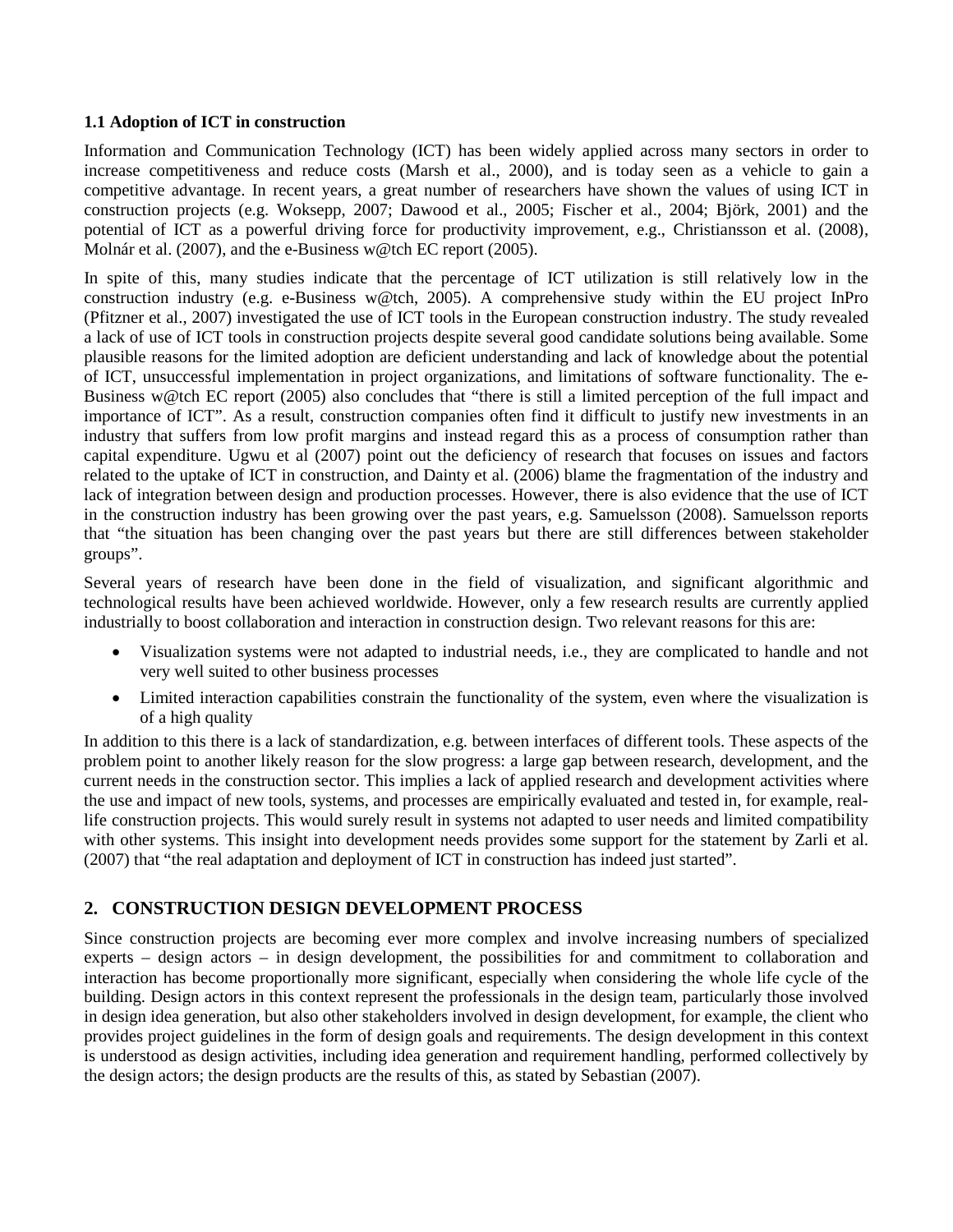#### **2.1 Design as a social creative process**

Essentially, the practice of design is a problem-solving activity, and as designing is the development of new products in a process of generating and realizing ideas with intermediate stages (Pahl, 1999), the social context plays an important role. Thus, we also have to see designing as a social creative process. The social aspects in designing are described by Badke-Schaub (2007) as a "complex human activity that is determined by a network of influences from several fields". Within a social and creative context it encompasses (Badke-Schaub, 2007) activities such as drawing, visualizing, talking; cognitive processes such as generating, comparing, reasoning; and motivational, emotional, and social processes.

This scope implies a broader interrelated view on innovation and creativity. True innovation – leading to some kind of added-value for the client – comes from creativity. From this perspective, creativity is the ability to understand and develop connections and relationships where others have not. However, due to a common misunderstanding, creativity is equated with originality when, in fact, there are very few absolutely original "innovative" ideas. Most of what seems to be new is simply the reuse of existing concepts, not bringing together and merging (developing) previous experiences into a holistic approach. Besides facilitating creativity for a particular reason – developing a product – this holistic approach also facilitates developing collaborators' personal ability to think intuitively and creatively, which, in the long run, will change our view on how collaboration may benefit design practice.

However, much of the recent work undertaken on collaborative work has focused on the delivery of technological solutions with a focus on web and CAD applications (design and visualization) as well as knowledge management technologies. It is now recognized that good collaboration does not result from data handling alone, but must include the aspects of social creativity as well.

### **2.2 Remote group collaboration systems**

There are existing systems that support having geographically distributed teams collaborating in a joint environment, but they are limited in their effectiveness. In addition to the common solutions including email, telephone meetings, et cetera, table 1 gives an overview of systems' working principles for remote group collaboration. Some of these systems are commercially available and some exist only as conceptual models. Systems on the market offer either remote communication with people only, content only, or with people and content on separate displays. Some systems, which exist only as prototypes, offer content on people. However, content on people has proven to be neither user-friendly nor efficient in supporting remote collaboration. The concept of people on content, on the other hand, could potentially become a highly efficient and user friendly way to support remote group collaboration.

| <b>Representation</b> | <b>Description</b>                                                                                                                                                             | <b>Principle</b>                                                                                                                                             |
|-----------------------|--------------------------------------------------------------------------------------------------------------------------------------------------------------------------------|--------------------------------------------------------------------------------------------------------------------------------------------------------------|
| People only           | Only the live video image of the<br>remote participants is shown.                                                                                                              |                                                                                                                                                              |
| Content only          | Only the content is transferred be-<br>tween team members. It can be<br>transferred as a live video or by<br>using a specific data transfer pro-<br>tocol such as ITU-T T.120. | orem ipsum dolor sit amet,<br>onsectetuer adipiscing elit.<br>ed diam nonummy nibh<br>euismod tincidunt ut lagreet<br>dolore magna aliquam erat<br>volutnat. |

|  |  | Table 1: Different representations of people and/or content. |
|--|--|--------------------------------------------------------------|
|  |  |                                                              |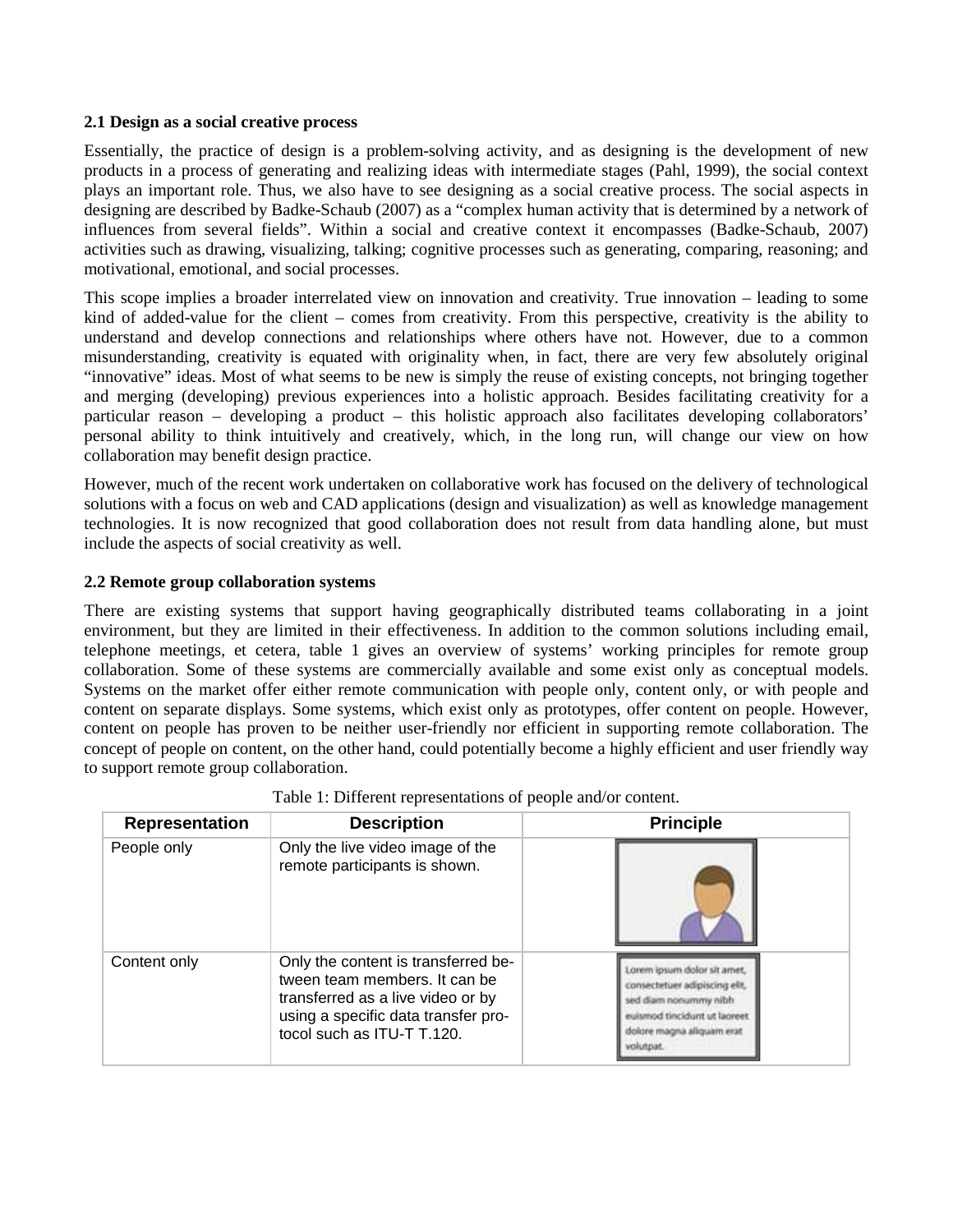| People and Content       | A live video of the remote partici-<br>pants is transferred as well as the<br>content. Both channels are dis-<br>played simultaneously next to<br>each other.                                                          | Lorem ipsum dolor sit amet,<br>consectetuer adipiscing elit,<br>sed diam nonummy nibh<br>euismod tincidunt ut laoreet<br>dolore magna aliquam erat<br>volutpat.     |
|--------------------------|------------------------------------------------------------------------------------------------------------------------------------------------------------------------------------------------------------------------|---------------------------------------------------------------------------------------------------------------------------------------------------------------------|
| <b>Content on People</b> | A live video of the remote partici-<br>pants is transferred as well as the<br>content. The transferred content<br>is visible on top of the transferred<br>video signal from the remote sta-<br>tion (content overlay). | Lorem ipsum dolor sit amet.<br>consectetuer ad utically rit.<br>sed diam nonuminy nich<br>euismod tincidutti ut lagreet.<br>dolore magna alliguara erat<br>alutnat. |
| People on Content        | A live video of the remote partici-<br>pants is transferred as well as the<br>content. The live video is on top<br>of the transferred content (video<br>overlay).                                                      | Lorem ipsum dolor sit amet.<br>omsectetuer adj<br>sed diam nonur<br>eulsmod tincidul<br>heert<br>dolore magna<br>rolutpat.                                          |

This article argues that there is a need for a "People on Content" view for presentations and remote collaboration. However we have neither found an available device that provides the desired functionality in an intuitive, natural way nor any up-to-date publications from other research institutes regarding the support of a "People on Content" view for collaboration environments.

## **2.3 Life cycle design aspects**

The life cycle is described by ISO 14040 (2006) as "consecutive and interlinked periods of time between a selected date and the cut off year or last year, over which criteria, e.g. cost, relating to a decision or alternative under study is assessed. This period may be determined by the client for the analysis (e.g. to match the period of ownership) or on the basis of the probable physical life cycle of the asset itself".

Olofsson et al. (2010) argues that, in general, literature about the life cycle design of buildings and sustainable buildings emphasize the need to focus on a wider range of parameters and considerations besides just the investment cost. To assure that the realized building will be a good technical solution for the occupants, owners,

and the environment, decisions in the early design stages should be evaluated taking into account the consequences for the performance of the building and the total economy, as well as the environment impact. Sarja (2002) introduced the *integrated life cycle design* as an improved quality approach. This approach is known as life cycle quality and includes four aspects: human conditions, financial costs, culture, and ecology (figure 1).



Figure 1: Main aspects of integrated life cycle design, adopted from Sarja (2002).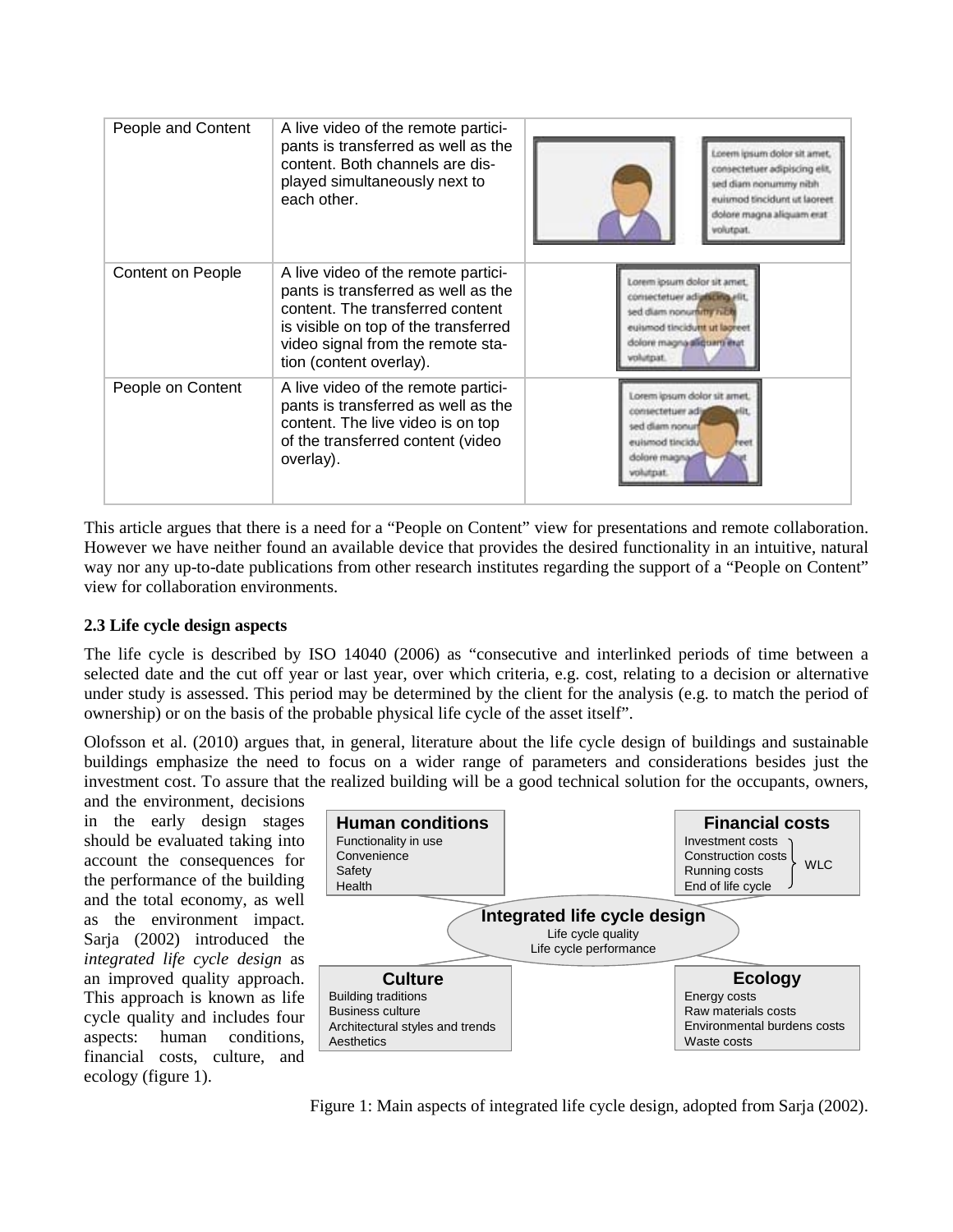### **2.4 Design parameter flexibility through product development processes**

As known from product development research, many product life-cycle characteristics and the major part of the overall costs are already committed at the early product development stages. This means that after these early stages, the possibility of influencing the final design of a product and its characteristics is relatively small and the cost of making changes dramatically increases. Given that the design development, especially the early phase, is so important for the final result, it is crucial to involve experts from all potentially important disciplines in a creative process as early as possible. The early stages should also be used to generate a common understanding of the [life cycle-related] challenges in relation to envisioned product concepts, and how they would fit with the client business goals as well as other stakeholders' business goals. This is particularly important in order to attract suitable organizations, expertise, and people to the product development process.

It is clear that modern design development must support "life cycle thinking", as decisions during early design development greatly affect the impact of products throughout their life cycles. Thus, a key question is how life cycle characteristics could be integrated into these decisions in a systematic and collaborative way.

## **2.5 Existing data support for early life cycle related design development and assessment**

Recently, much useful data has been gathered into enormous databases, and some methods have been developed to use these data in order to design from a life cycle perspective. However, a key problem is how to make these databases more operative since few or no graphical user interfaces exist that allow intuitive access to the complex information.

Some initial approaches to such interfaces exist for later product development stages. This includes CAD systems for designing product geometry. Though, at such late product development stages, only some parameters of the life cycle related databases are relevant. Also, only experts of one field, i.e. design engineers, are involved. Since multiple disciplines with unique 'languages' are typically involved here, common denominators such as an easyto-use graphical interface become crucial. Life cycle-related design parameters are not defined by a single expert, but rather, are the result of interdisciplinary discussion within a team. Each team member typically has his/her own point of view and is an expert in some of the sustainability related design parameters, which might also affect parameters from other experts in the team. During the discussion, the varying of all relevant parameters should be possible and the life cycle related implications of any changes should be visualized for all participating experts. However, few solutions to support this early and multi-disciplinary design development currently exist.

## **2.6 Initiatives from EU**

Numerous EU-funded construction-related initiatives have accepted the challenge of investigating and introducing new ICT platforms, tools, and collaborative methods, including human aspects, to support product development in construction, for example, the InPro, Manubuild, and I3CON projects. Some, such as the InPro project, focus on the early design phase. The European Construction Technology Platform (ECTP) has identified important research themes in the domain of "processes and ICT in construction" addressing four key aspects of construction: process, products, projects, and enterprises. One of the identified themes is collaborative support, for which ECTP has identified some key business drivers [for success]: *rapid and easy connectivity*, leading to *robust team interaction*, which in turn results in *seamless inter-enterprise integration*. And as ICT is recognized as a key enabling technology (also by e.g. Benning et al. 2010), ECTP has defined key corresponding research topics in ICT tools for information sharing, project steering, decision support, et cetera, as well as the aspects of interoperability (ICT infrastructure).

# **3. TOWARDS A COLLABORATIVE SOLUTION**

The current paper presents an effort to respond to the need of collaborative support and propose a system with the following characteristics regarding collaboration support in design development (starting point is the vision of ECTP):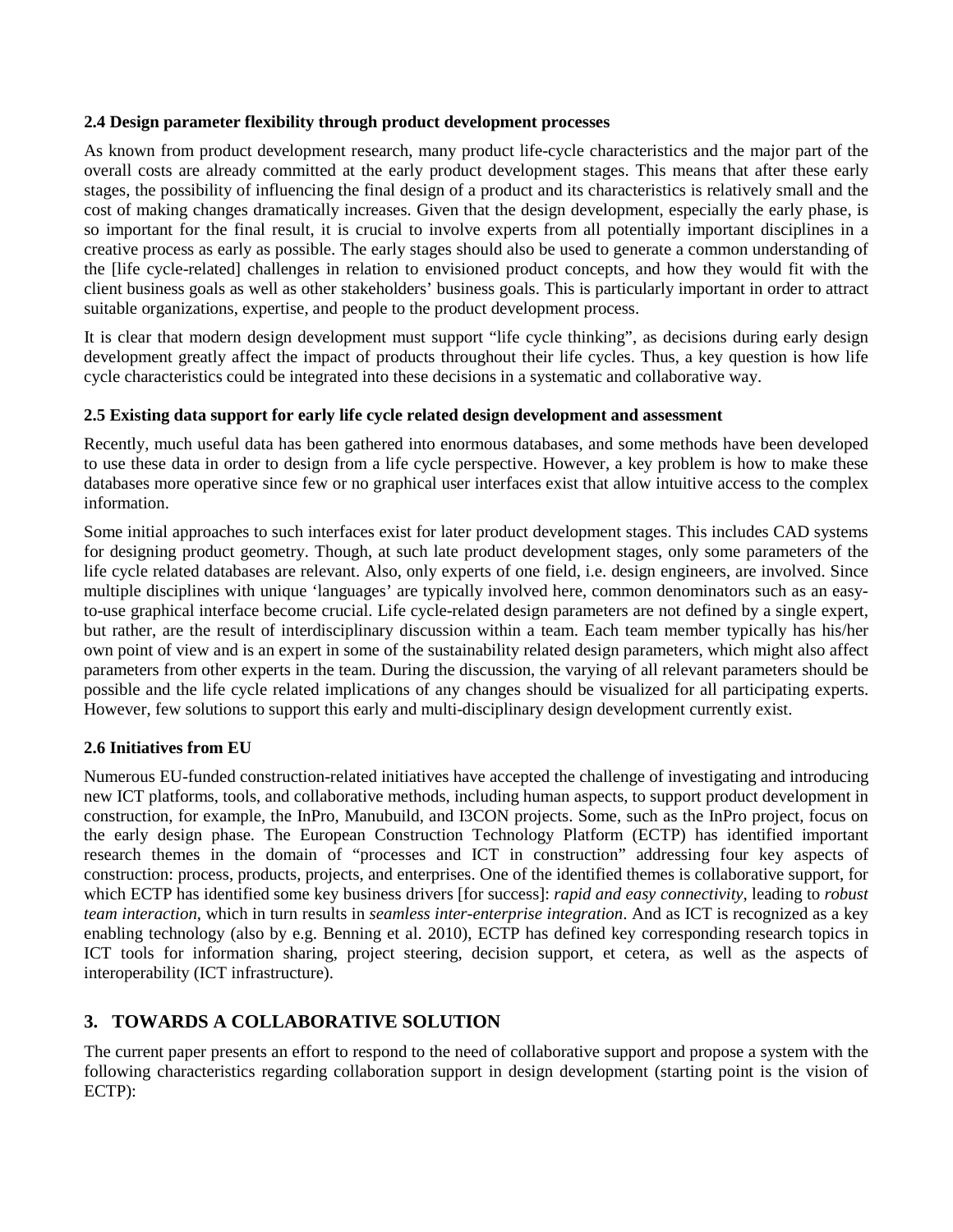- Support on-line, distributed, and simultaneous teamwork throughout the design process (see figure 2)
	- o Cover design, especially early design (but also including construction sites)
		- o Bridge over to client business processes (requirements)
- Support engagement, social cohesion, and trust among geographically distributed, cross-organizational teams with multidisciplinary skills, multiple cultures, and multiple languages
	- o Natural meeting point and meeting facilities, e.g.
		- Virtual meeting spaces enable synchronous and asynchronous communication
		- "People on Content" view for presentations and remote collaboration
	- Data support for creative product assessment decision support in an integrated design process
		- o Access to a large database through intuitive interfaces
		- o Allow experts from different disciplines to collectively integrate and optimize design parameters into a new product (though not a model manager) from a life cycle perspective
		- o Allow stakeholders to adjust their own set of design parameters
		- o A common display, shared by all participants, will allow visualization of the effects of each parameter set on the overall sustainability performance of a product
- International standards enable fast set-up of collaboration platforms for new project consortia.
	- o Video and electronic whiteboard functionality
	- o Easy to use without system specific training

### **Client business processes**



Figure 2: Proposed solution supporting early design processes (adapted from Olofsson et al., 2010).

## **3.1 Continuous adaption by iterative development steps**

Commonly, product development extrapolates current knowledge and trends into the future (forecasting). The inherent danger in this is that while decisions may be correct according to current conditions, they may not be so if conditions fluctuate. It is more reasonable to take a given definition of a future sustainable society, try to find flexible target solutions in a step-by-step plan, and review this target solution regularly, i.e. adapt it to possible new conditions by making short-term predictions within the overall long-term plan of reaching the principled goal. A illustrative metaphor for this is the way a chess player plans and acts in order to reach the principled goal of a checkmate without knowing upfront the detailed outcome or how conditions will change during each game.

Over time, the product concept is optimized in several respects. Overall, the investments (decisions) should (i) strengthen the organization's platform for coming investments that are likely to take it towards success as defined by socio-ecological sustainability principles (SPs) and other goals set up by the organization. As a basic mindset, the organization should in each investment (ii) seek to move towards reducing its contribution to society's violation of the SPs and (iii) strive to be economical with resources so that the process is continuously reinforced by proper return on investment (ROI). In the decision regarding an individual investment, guiding principles "ii" and "iii" need to be assessed in a dynamic interplay between each other and the longer term plans, "i". This can be facilitated if engineers and other professionals can meet more frequently without having to travel. Thus, the system should not only provide a common workplace in which the elaborated optimization results will be visualized, but it should also support net-based team meetings by transferring multi-channel audio and video signals. By providing this, the experts will have data visualization at their disposal, and also the possibility to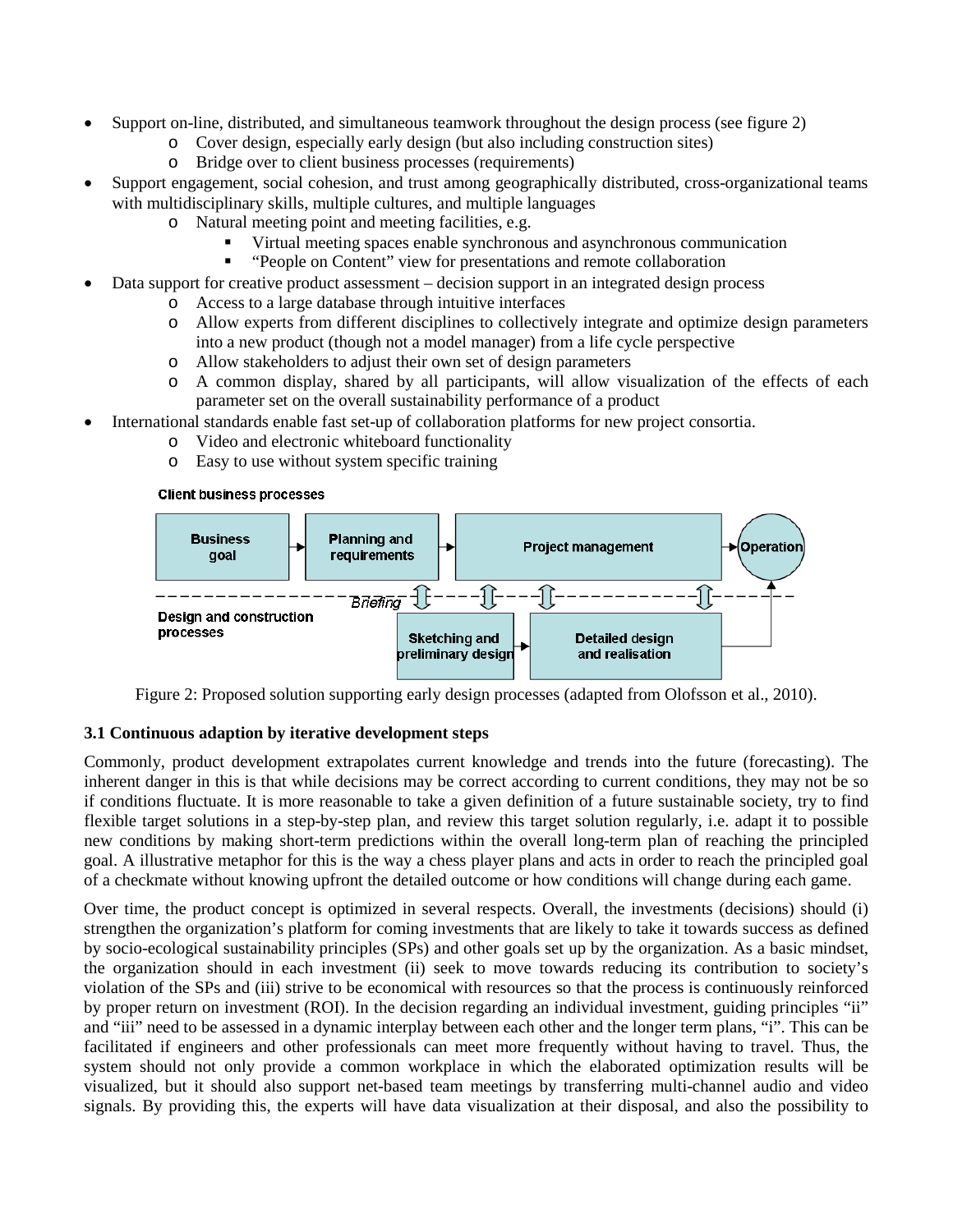intuitively interact in a new multi-modal system. Finding a path that supports sustainable development is a multifaceted objective and, therefore, a multi-dimensional optimization problem. This multi-dimensionality must also be supported by a new system.

The suggested system aims at supporting on-line, distributed, and simultaneous teamwork for decision-making in the construction process with a particular focus on the early design stage. It provides a common overview for all participating experts on the optimization progress within a certain topic:

- Communication tools introduced with the purpose of imposing better control and coordination in the construction process.
- Both design and production in construction projects share a need for rapid access to information and communication in real time.
- Remote capabilities provided Designing mobile ICT then takes on the purpose of giving people the same possibilities in the field as they would have at their bases. But mobility can also be a more fluid form of activity where there is no such thing as a base. In work places such as a construction site, mobility is an important component of the work itself. In these work environments people are mobile while the activities occur; they are not simply mobile in order to transport themselves to some place to perform the work.

This initiative focuses on facilitating integration of life cycle-related aspects into the construction design process. It is a highly interdisciplinary process requiring multiple areas of expertise from typically geographically distributed teams. Although huge databases containing relevant data exist, access to them is very limited due to missing visualization and interaction technologies. There are also significant amounts of data not being stored centrally but only existing on an individual basis. As a result, experts rely on their own experience and cannot utilize all the available information. Thus, there is an urgent need to bring together these different areas of expertise and use visualization technology for collocated and net-based teamwork and intuitive access to complex data. This is also why meta information is so important, since this is one way to exchange information, feelings, et cetera, which is not or can not be stored in any database.

This initiative aims to support the development of sustainable construction by means of visualization technology. Such a new visualization system will not only enable intuitive access to life-cycle related project data, but it also allows their fast and easy modification by experts from the different disciplines involved in the development process. The proposed application will strengthen partners' sustainable construction activities and combine it with the emerging field of visualization technology. One part of the suggested system has been realized, namely the collaborative whiteboard. Another part of the suggested system only exists in terms of stand-alone technology components. These components, called tangible and tabletop interactive systems, are yet to be integrated for the purpose of our project.

### **3.2 The collaborative whiteboard system CollaBoard**

CollaBoard is a collaborative whiteboard system allowing expert users from different disciplines to integrate and optimize sustainability-related factors into a new product, see figure 3. The system will allow each expert to adjust his/her own set of parameters, giving access to a large database through intuitive interfaces. A common display, shared by all participants, will allow visualization of the effects of each parameter set on the overall sustainability performance of a product. This relates to the results on sustainable product development by Kunz et al. (2006). Since the optimization of a product is an outcome of intensive teamwork, the system should support net-based collaboration among the team members, allowing more frequent meetings over the network, and sparing the great and unsustainable effort of travelling.

CollaBoard provides an interactive vertical workspace within the collaborative environment (figure 3). In addition to standard electronic whiteboard functionality, a video from the scene in front of the interactive workspace is acquired. In stand-alone operation, the video allows documenting the constitution process of the information on the electronic whiteboard. If two CollaBoards are interconnected over a network, the displayed shared electronic content is enriched with a video stream from the remote station. This allows transferring meta information in addition to the regular shared content. The CollaBoard module allows the user to interact on a vertical workspace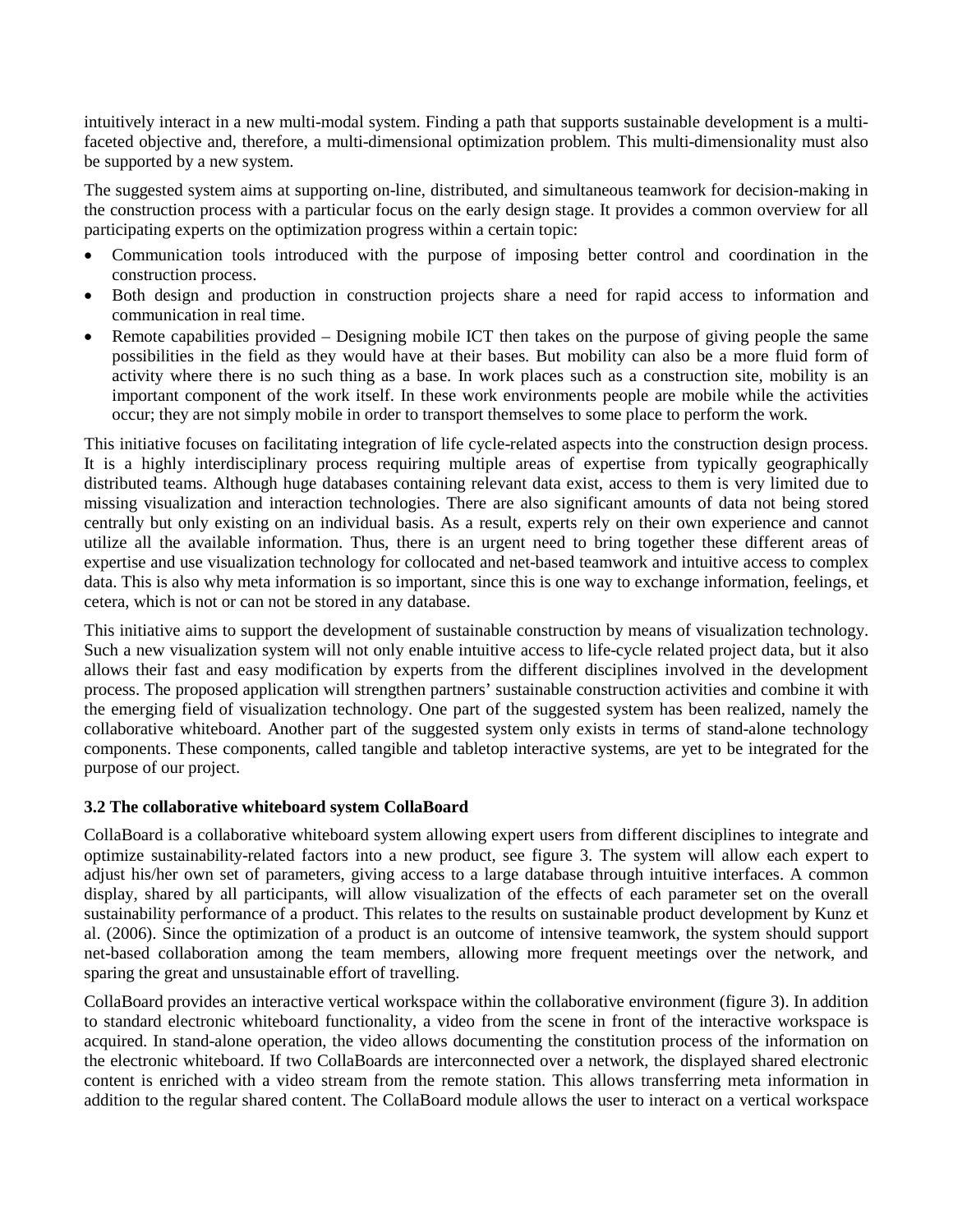and to simultaneously share it with a remote collaboration partner. Also, the video image of the person in front of the CollaBoard is acquired and transferred to the net-based collaboration partner. This allows transferring socalled meta information in addition to the regular content of the interaction space. However, it is important that both types of information are displayed on the same interaction space, but using two independent channels since they are separately acquired and transferred. This may assure that the content of the interaction space stays editable at both sites.



Figure 3: Collaborative whiteboard system for remote collaboration and sketching (CollaBoard), a recent outcome of research activity at ETH Zurich in collaboration with Chalmers TH.

## **3.3 Advanced interaction devices: collaborative tangible and tabletop systems**

Besides traditional data input devices such as PCs and interactive pens, Collaboard opens up for more advanced interaction for example so-called Tangible User Interfaces (TUIs). TUIs are intelligent physical devices offering users a more physical and direct control of complex digital information. Most often, TUIs will operate on interactive tabletops. Hence, complex information and parameters may be visually represented partly on TUIs, partly on the tabletop.

For a given life design topic, the experts attempt to optimize the product by varying the parameters in their field of expertise. In order to do so, they have their own tangible input devices, for example Personal Digital Assistants (PDAs). The objective behind TUIs is to allow users to interact with computers through familiar tangible objects, thereby taking advantage of the richness of the tactile world combined with the power of computer-based simulations. TUIs employ physical artifacts both as representations and controls for computational media. They lend themselves well to collaboration around intelligent tables, especially for the early design process. While involved in discussion, experts adjust the parameters in such a way that optimizes the product. The common visualization also provides a timeline that moves with a certain speed and limits the time of the optimization process for a certain topic.

However, since all of the optimization parameters are part of the envisioned final product (the construction), the optimization in one topic affects the optimization within others. After the optimization time for one topic is expired, the common view can be changed to another optimization topic. However, when switching to another topic, the past optimization aspects should still be visible, but since all visible layers must be accessible by the interaction device this cannot be done simply by modifying the alpha-channel of the visualization. In addition, a suitable visualization metaphor is required allowing the intuitive visualization of data available in databases. Thus, it should be possible to see how relevant properties change as a result of changes in the design parameters. In addition, the system should first, or in parallel, support the selection of the most relevant objectives and aspects.

The interaction devices allow easy access to the parameters of the related database while the common display shows how design parameter adjustments affect the overall life-cycle result. Depending on the chosen optimization topic, the visualization on the common display as well as the interactive device may change, allowing adjustment of the relevant parameters and thus intuitive access to the database.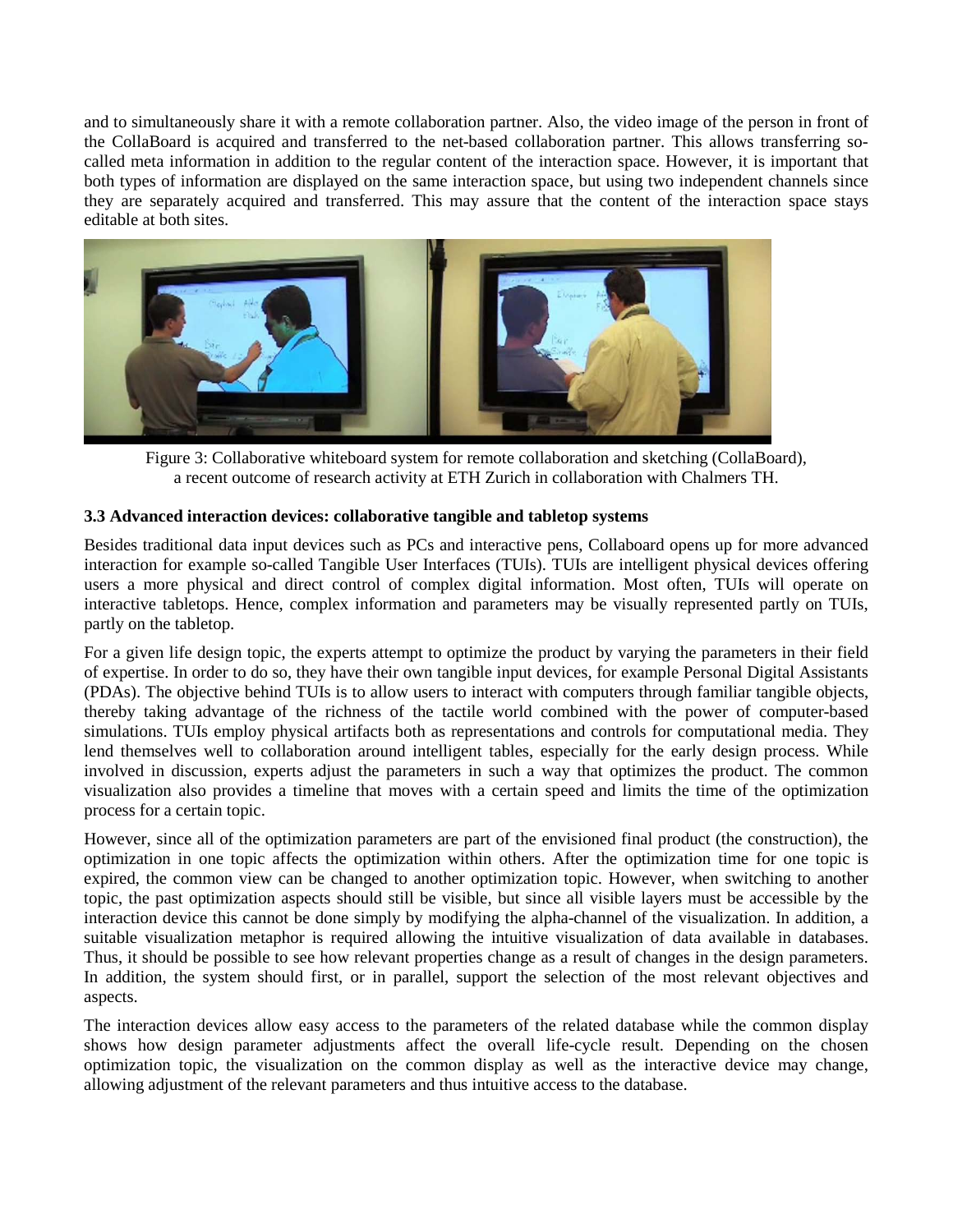A further extension of the system would also allow the optimization process to be carried out over the network by interconnecting participants via a multipoint videoconferencing system. Based on a shared scene-graph infrastructure, the system will allow users to easily address various applications and devices making it open to different setups. An additional challenge will be to design the software system in a platform-independent way in order to allow various input devices that might be based on different operating systems.

## **3.4 First user test of CollaBoard**

A first user test was conducted on the CollaBoard system in December 2009 at ETH Zurich. The study involved 20 subjects: 18 males and 2 females, from 24 to 61 years of age. Most of the subjects were colleagues at the same department and were accustomed to working with computers on a daily basis. The user study was structured so that test subjects, working in pairs, had to solve three different tasks of the same nature while working under three different conditions. The conditions were: co- located (CO), Skype Video (SV), and CollaBoard (CB). In the colocated condition, both the subjects in a pair were located in the same room and used the electronic whiteboard to solve a task. In the Skype Video condition, tests subjects were separated into two different rooms. Each user had an electronic whiteboard and solved together with the remote partner a common task; on a separate screen to the side of the whiteboard they could see and hear their remote partner via Skype. In the CollaBoard condition, tests subjects were also placed into two separate rooms. Together with the remote partner, each subject used an electronic whiteboard to solve a common task, but overlaid with the content on the whiteboard was the upper torso of their partner.

The goal of the study was to determine how the CollaBoard performs and is perceived by the test subjects through a questionnaire comparing it with SV and CO. By doing so we aimed at evaluating which combination of video, content, and presence is most beneficial for remote team-based collaboration. Out of the 15 questions answered with regard to each of the three conditions (CO, SV, CB) the CollaBoard system was graded positively in 11. In 3 questions out of those 11 it is rated as good as the Skype Video condition. In 1 question out the 11 it is graded as the best condition. In 4 questions out of the 15 it is rated as inferior to the Skype Video condition.

## **3.5 Adapting to construction needs**

First user tests of the system confirmed its usefulness in collaboration. Further tests will examine user-friendliness and functionality in construction design environments, e.g. decision-making and data support with regard to life cycle characteristics. The results from these tests, together with existing technical conditions, e.g. data handling, exchange formats, interaction devices, and aspects of a "typical" construction design environment, will support future work in developing the necessary characteristics of the system to ensure added value to construction design.

# **REFERENCES**

- Badke-Schaub, P. (2007) "Creativity and innovation in industrial design: wishful thinking?" J. Design Research, 5(3), pg. 353-367.
- Benning, P. et al. (2010) "Framework for collaboration." EU project InPro public report of deliverable D16b. (http://www.inpro-project.eu/docs/InPro\_FrameworkForCollaboration.pdf)
- Björk, B.-C. (2001) "Document Management a key IT technology for the construction industry." Proceedings of the ECCE ICT Symposium 2001 Association of Finnish Civil Engineers, Espoo, Finland.
- Christiansson, P., Svidt, K. and Sørensen, K. B. (2008) "Future integrated design environments." Proceedings of the CIB W78 2008 International Conference on Information Technology in Construction in Santiago, Chile.
- Dainty, A., Moore, D. and Murray, M. (2006) "Communication in construction: Theory and practice." Oxon: Taylor and Francis.
- Dawood, N., Scott, D., Sriprasert, E. and Mallasi, Z. (2005) "The virtual construction site (VIRCON) tools: An industrial evaluation." ITcon, 10, Special Issue From 3D to nD modelling, pg. 43-54.